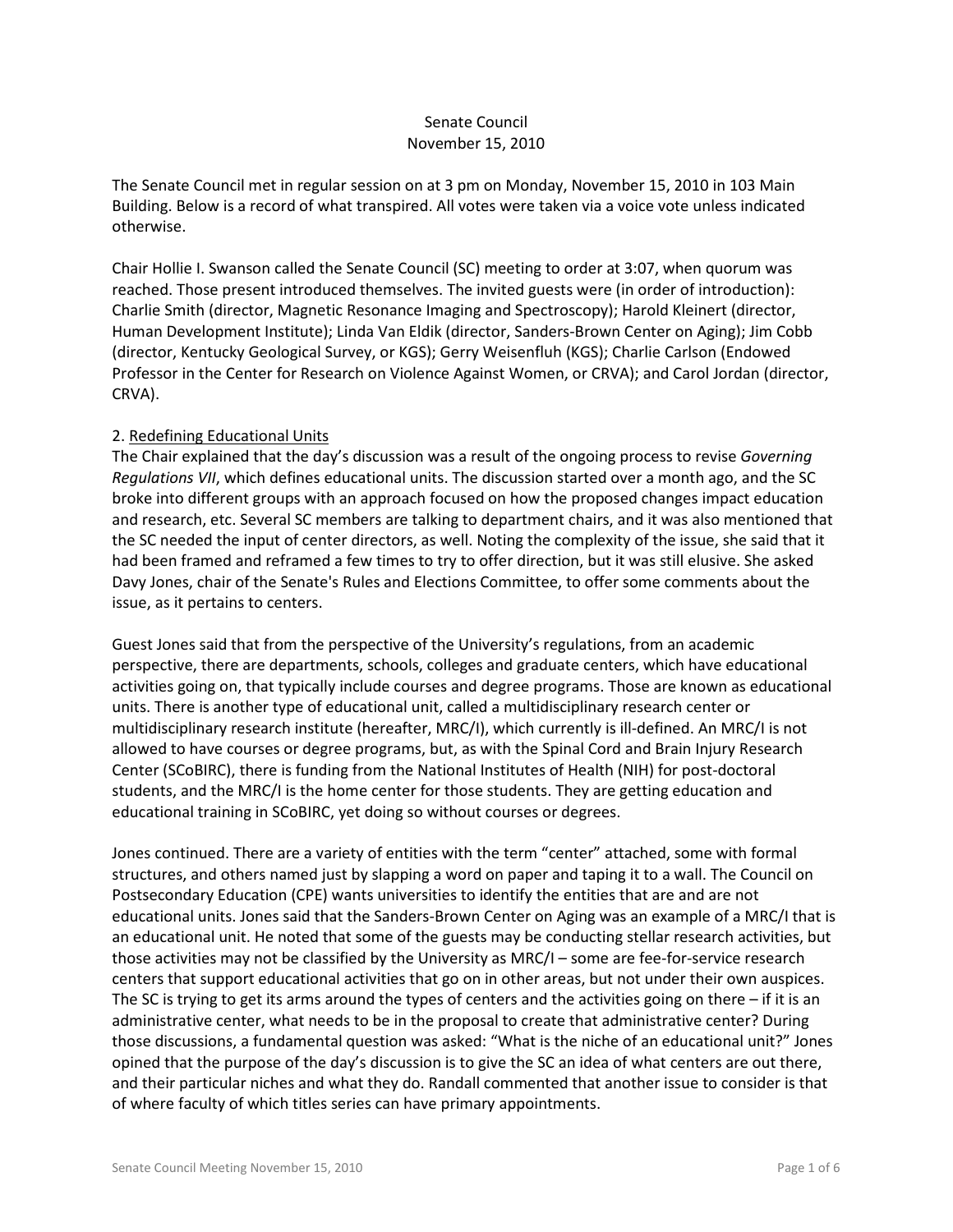Jones said that there was no authoritative list of which MRC/I on campus were educational or administrative. Grossman added that when talking about students, there were three basic categories – undergraduate, graduate and post-doctoral. The post-docs used to be referred to as employees, although the national trend is to treat them like students. Even if a research faculty member is working on soft money, earns a grant, hires a post-doc, and is not involved in instruction in any way, the post-doc can still be considered to be a student.

Jones said that residents, and interns, post-MDs, were still getting training. When submitting NIH grants, there is a new classification of mentorship training plans for post-docs. He said that UK needed to get ahead of the curve on that issue.

Moving back to personnel aspects, in terms of hiring faculty lines, a department can have a faculty line. There could also be a situation in which a person's line does not reside in a department, but has a joint appointment. Some secondary appointments have 0% time, and are courtesy appointments. He opined that faculty will begin to hear more about showing time on the Distribution of Effort Form (DOE) for the donated and/or received time, as well as budgeted time on DOEs. Schools, departments, colleges and graduate centers can house lines, or by joint appointment can confer academic rank. In joint appointments, maybe someone starts as assistant professor both here and there. The promotion in rank is separate from one appointment to another, and can have two rankings independently. Now, a MRC/I cannot house a line, or confer a joint appointment. Now, with SCOROBICOR, they can home grants and hire post-docs, and that gets them into an educational description. If the MRC/I has more of a transient nature, tenure lines should not be there. If the center is a department in gestation, then maybe having tenure lines reside there is acceptable.

The Chair asked for clarification regarding if the propose changed *Governing Regulation* (*GR*) would allow a center director to hire a tenure-ineligible faculty member directly into the MRC/I, such as clinical title series (CTS) or research title series (ResTS), and have a primary appointment there. Jones said that under the proposed changes, a MRC/I would be able to do that. The Chair then referred to the MRISC center, and Jones replied that as a fee-for-service center, there could be no primary faculty appointment in any title series.

SC members and all guests then participated in a lengthy, collegial and in-depth question-and-answer discussion of how the centers currently function, how directors viewed the proposed changes and the affect on their areas, as well as a variety of other considerations, including differing opinions about whether certain centers could be "educational" or not. At one point during the discussion, the Chair encouraged those who had remained silent to feel welcome to offer their opinions.

Towards the end of the discussion, Chappell asked if any of the center director guests had been consulted regarding the proposed changes to *GR VII*. Guest Eldik said that she was not aware of any of the changes until it had already been given to the SC. The remainder of the guests also indicated to Grossman that they had not been solicited for input. Guest Kleinert (WHO) said that about three years ago, a final recommendation to the President's Cabinet was that ResTS faculty be allowed to be appointed to research centers and institutes. Kleinert said he had been trying to keep an eye on that issue, and did think that there was some relationship there. Chappell asked again to clarify that none of the guests were consulted recently about offering input into the proposed draft, and all guests agreed.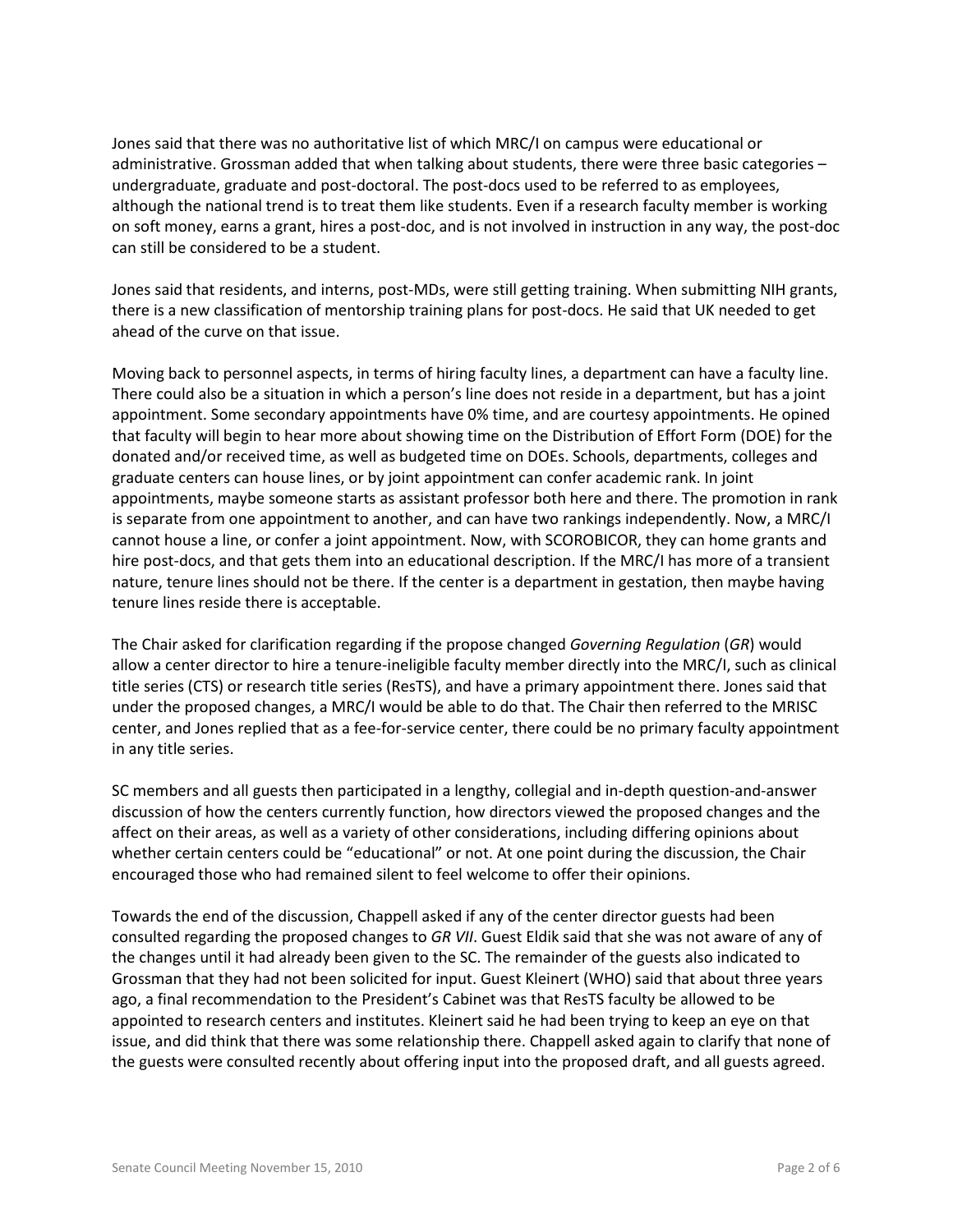After some final comments, Grossman, noting the long-term nature of deliberations, commented that prior to any vote by the SC, the SC would ensure that the guests and others would see a draft and be asked for input prior to any vote.

#### 6. Religious Holidays/Syllabi - Vice President for Diversity Judy "JJ" Jackson

The Chair introduced Vice President for Institutional Diversity Judy "J. J." Jackson, and suggested she explain the issue. Guest Jackson shared that she was participating in the development of a policy about religious holidays and absences. Several months ago a couple of faculty raised the issue of UK not having a formal policy about religious holidays and absences; as a result, Jackson and Assistant Provost for Program Support Greissman endeavored to draft some language. Provost Subbaswamy then suggested that she first share the language with the SC.

The Chair asked where the language should be located. Mrs. Brothers suggested that since there was language in the *Senate Rules* (*SR*) about excused absences, the SC would be reviewing the language for possible inclusion into the *SR*. Jackson then explained the proposal, and answered questions from SC members.

After discussion wound down, the Chair suggested that she could ask the Ombud to circulate the language to faculty, or the SC could move to send the language to the Senate's Rules and Elections Committee (SREC) to work on draft language for a formal policy. Steiner **moved** that the SC send the proposed policy description to the Senate's Rules and Elections Committee (SREC) to create draft language for a formal policy, and Anderson **seconded**. Peek commented that the policy should also apply to faculty employees, as well. Grossman said that the SC could not do anything regarding employees' policies, but could choose to state that faculty must accommodate students with regards to religious holidays.

After some additional discussion about specific language to codify, Grossman **moved** to table the motion to send the proposed policy description to the Senate's Rules and Elections Committee (SREC) to create draft language for a formal policy until after a small group (comprised of Grossman, Jackson and Kirk) comes up with draft language for codification. Anderson **seconded**. There being no discussion, a **vote** was taken and the motion **passed** with none opposed.

4. Change in Degree Type – Bachelor of Arts in Architecture to Bachelor of Architecture After a brief explanation, Chappell **moved** that the SC rescind the Bachelor of Arts in Architecture previously awarded to the student Stacy E. and instead confer to Stacy E. a Bachelor of Architecture. Steiner **seconded**. There being no discussion, a **vote** was taken and the motion **passed** with none opposed.

## 5. Addition of College of Social Work Student & College of Arts and Sciences Student to December 2010 Degree List (clerical errors)

Anderson **moved** that the elected faculty senators of the SC approve the addition of CDH (Bachelor of Arts in Social Work) and JDD (Master of Arts in Philosophy) to UK's December 2010 degree list. Chappell **seconded**. There being no discussion, a **vote** was taken and the motion **passed** with none opposed.

## 3. Old Business

a. Action Items: Regarding action item number six ("Develop charge for Senate's Committee on Committees. Include in the charge that it explore need/establishment of committee for "grievances," as well as "graduate student/post-doc education and related issues.""), the Chair noted that the Senate's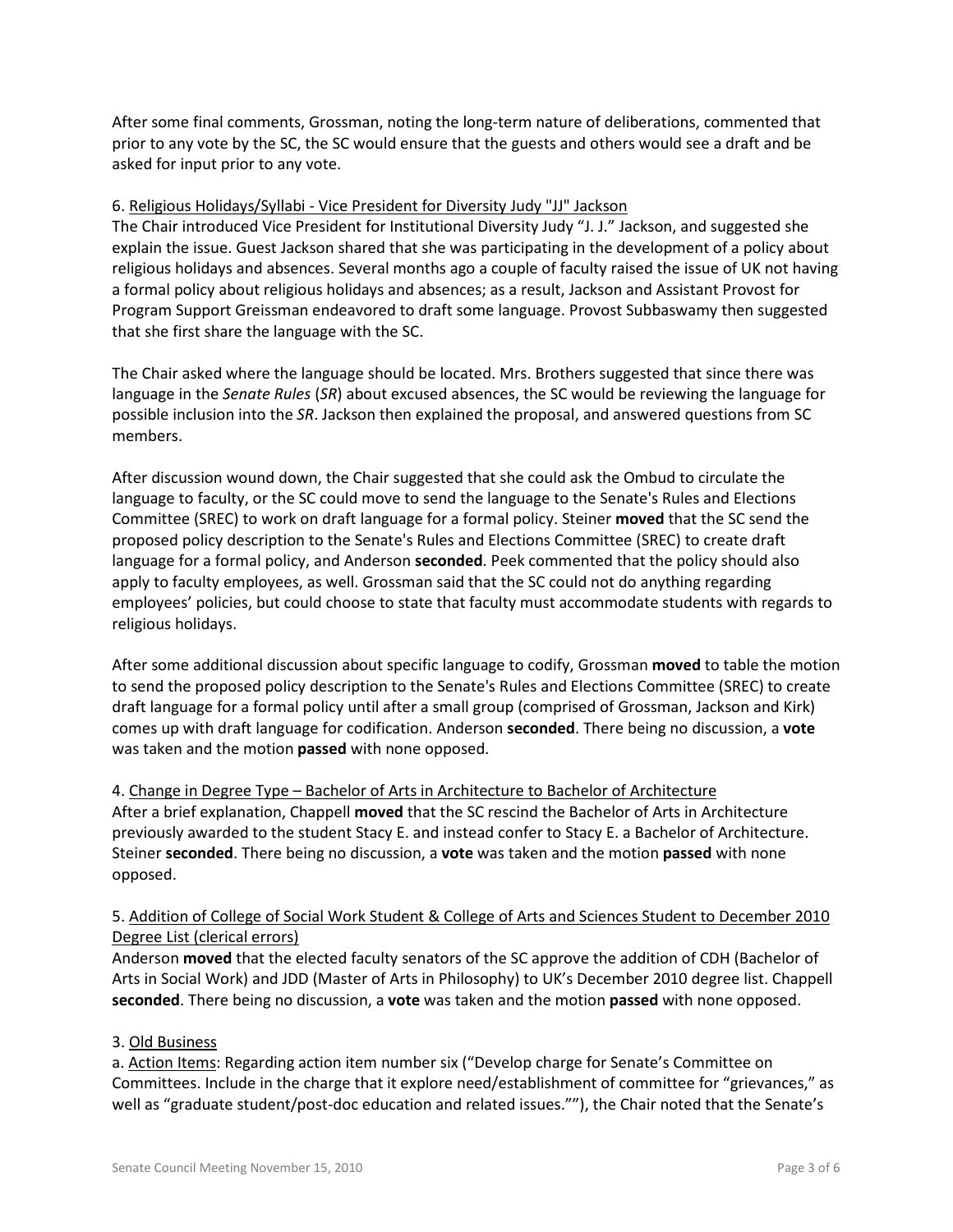Committee on Committees would be meeting on November 23 to discuss the issue of creating a faculty employee grievance policy. A group of staff employees from the Staff Senate were already involved in creating an employee ombud process, so those individuals took the lead in organizing the meeting.

Grossman asked about the associated review of "graduate student/post-doc education and related issues." There was a question about which committee was charged with investigating that issue, perhaps the Senate's Research Committee, and it was agreed that it would be clarified **[AI]**.

SC members agreed that Jensen should be removed from the group responsible for action item number five ("SC subset to examine and revise the description of the administrative coordinator's job duties with a view towards increasing compensation.").

Grossman commented that action item number 25 ("Review Senate meeting attendance policies.") had caused a fair amount of consternation among senators and SC members, and suggested a work group look at the current policy in the *SR*. It was agreed that the Chair and Steiner would look into possible language to present to the SC to review, for possible future transmission to the SREC for codification **[AI]**.

The Chair said that she would be meeting with Provost Subbaswamy on the following Tuesday, and would bring up the issue brought up in the Senate's Advisory Committee on Privilege and Tenure's 2009 – 2010 Annual Report, that of an automatic leave of absence in the event that there is a finding of procedural error **[AI]**.

There was another issue, that of distance learning (DL) courses. After a couple of comments, Grossman said that he wondered if the problem is a rumor that is going around that says that the way money is distributed for DL courses is going to change, with a much larger percentage staying in central administration, meaning less for a college. He added that he didn't know if the rumor was true or not. Steiner said that he asked at a chair's meeting that Dean Kornbluh (College of Arts and Sciences, AS) be queried about the issue. Steiner said he was told that that rumor was untrue. Grossman wondered if AS had negotiated a different deal with the Provost. Peek opined that the discussion, as it pertained to revenue, was very misleading. Some students might have taken the course at a community college instead of via DL, but also many choose to take a course via DL instead of on campus. Therefore only part of the revenue was new.

The Chair said that she would check with the Provost about the resource issue **[AI]**.

## 1. Minutes from November 1, 2010

Chappell **moved** to approve the minutes from November 1, 2010, and Steiner **seconded**. There being no discussion, a **vote** was taken and the motion **passed** with none opposed.

The Chair thanked SC members for their team effort in putting on the faculty town hall meetings to offer input into for the faculty trustees regarding the Presidential Search process. She said that about 100 faculty members attended in total, and offered her thanks to Mrs. Brothers. She stated that Mrs. Brothers had quickly organized all aspects of the town hall meetings, produced a well-designed final document summarizing the comments from the meetings and from email. SC members offered their appreciation via a round of applause for Mrs. Brothers.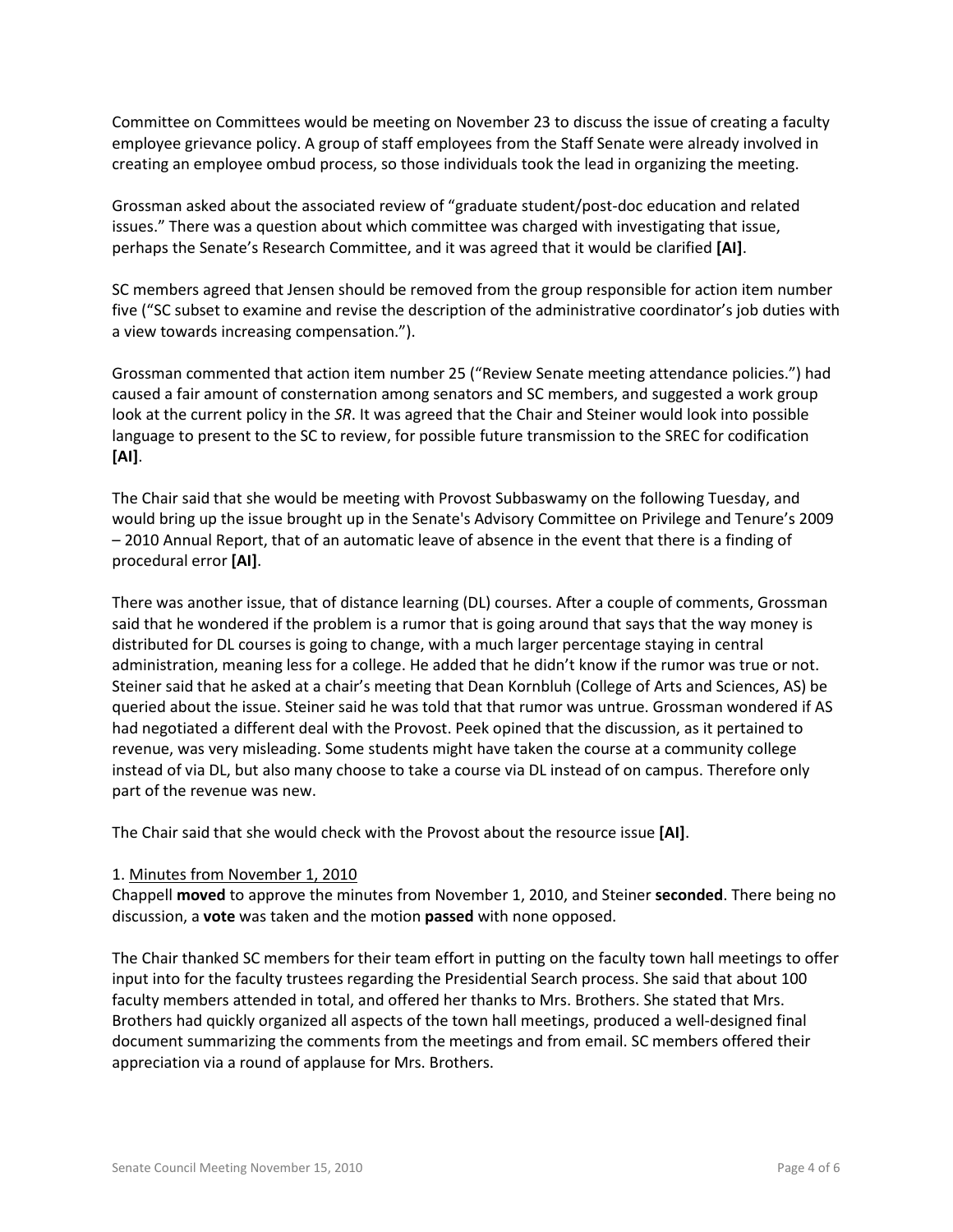The Chair said that she would circulate the document created by Mrs. Brothers among SC members. Peek circulated it among Board of Trustees members during the November retreat. The Chair added that she gave a copy to Cheryl Truman (reporter, Herald-Leader), as well as to the search firm consultants. Kelly asked for information on how Board members responded to the document, and Peek offered his opinions on the matter.

# 7. Round Table Discussion of November 8 Senate Meeting – Comments on Gen Ed Curriculum First Reading

Randall commented that it needed to be clear that the final University Senate (Senate) vote was on approval implementation of the curriculum, not approval of the curriculum itself, as that had already been accomplished by the Senate. Randall also said that the Senate needed to see data regarding a student's perception of the first year of Gen Ed. That type of evidence is what was supposed to be reported, to show evidence that the first course offerings accomplished what they were supposed to accomplish. He strongly supported requiring that information in the data presented during the second reading.

The meeting was adjourned approximately shortly after 5 pm.

[The Action Items are a part of the minutes, but fall at the end.]

Respectfully submitted by Hollie I. Swanson, Senate Council Chair

SC members present: Anderson, Blonder, Chappell, Grossman, Kelly, Kirk, Peek, Randall, Steiner and Swanson.

Provost's Liaison present: Greissman.

Invited guests present: Charlie Carlson, James Cobb, J. J. Jackson, Davy Jones, Carol Jordan, Harold Kleinert, Linda Van Eldik and Gerald Weisenfluh.

Prepared by Sheila Brothers on Wednesday, December 2, 2010.

| #   | v         | <b>Item</b>                                                                                                                                                                                                                                | <b>Responsibility</b> | Completed |
|-----|-----------|--------------------------------------------------------------------------------------------------------------------------------------------------------------------------------------------------------------------------------------------|-----------------------|-----------|
| 5.  |           | SC subset to examine and revise the description of the administrative<br>coordinator's job duties with a view towards increasing compensation. (7/14/10)                                                                                   | Grossman,<br>Chair    |           |
| 6.  |           | Develop charge for Senate's Committee on Committees. Include in the charge<br>that it explore need/establishment of committee for "grievances," as well as<br>"graduate student/post-doc education and related issues." (7/14/10; 8/30/10) | SC.                   |           |
|     | $\sqrt{}$ | Discuss expansion of EEP with Associate Provost for Faculty Affairs to allow<br>transfer to be used for graduate coursework. (7/14/10)                                                                                                     | Chair                 | 8/2010    |
| 12. |           | Discuss expansion of EEP with Provost Subbaswamy (6 credits per semester).<br>(8/16/10)                                                                                                                                                    | Chair                 | 9/2010    |
|     |           | Clarify with Provost Subbaswamy the term "cost-neutral" WRT a pilot for<br>graduate credit EEP transfer to partner/spouse/dependent.                                                                                                       | Chair                 |           |